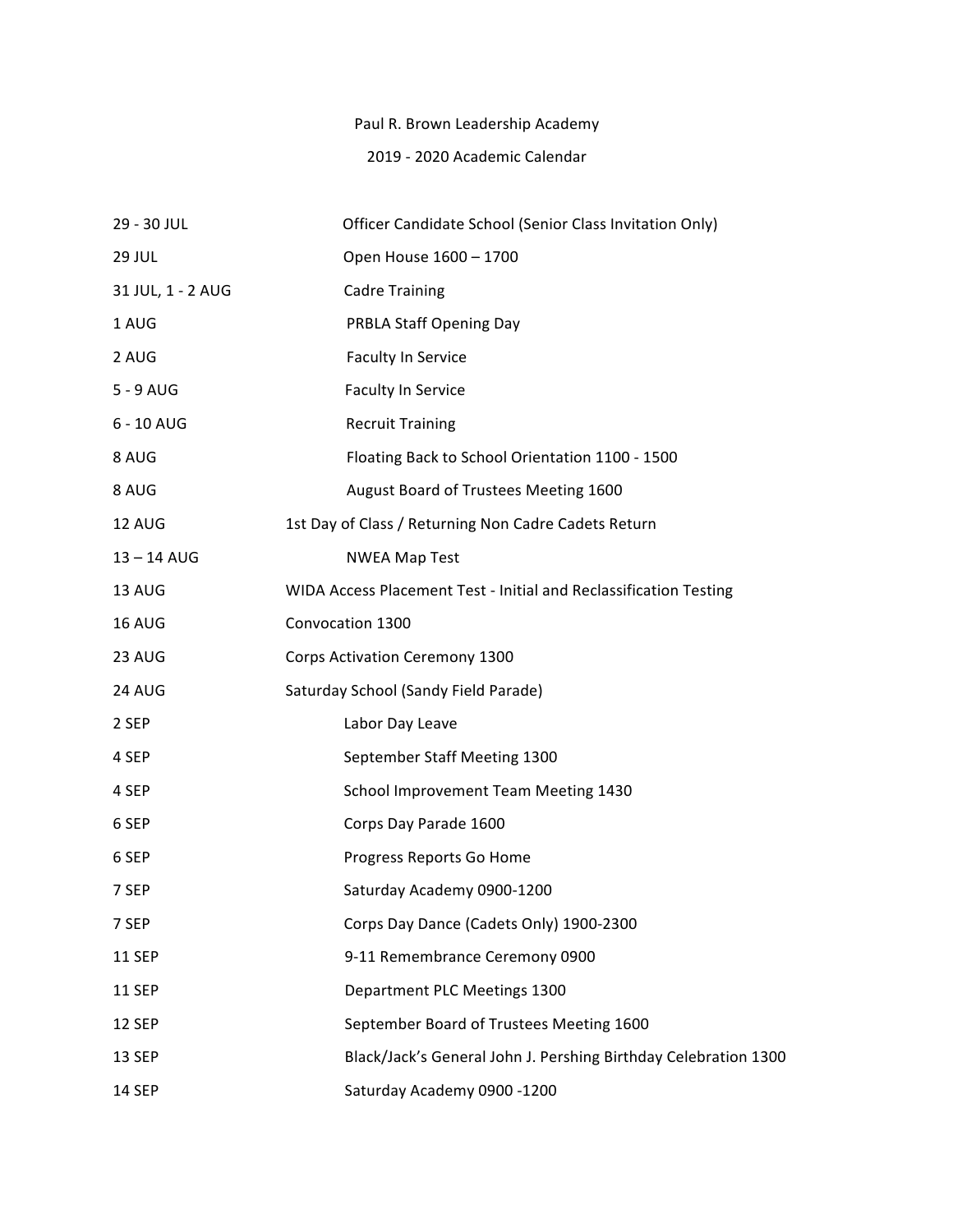| 18 SEP        | Department PLC Meetings 1300                                      |
|---------------|-------------------------------------------------------------------|
| 18 SEP        | School Improvement Team Meeting 1430                              |
| <b>19 SEP</b> | Dr. Paul R. Brown Day Birthday Ceremony 0800                      |
| <b>21 SEP</b> | Saturday Academy 0900 - 1200                                      |
| 27 SEP        | Teacher Workday                                                   |
| <b>28 SEP</b> | Saturday Academy (Town of Brunswick Parade)                       |
| 1 - 2 OCT     | 1st Nine Weeks Benchmark Testing Window                           |
| 2 OCT         | October Staff Meeting 1300                                        |
| 2 OCT         | School Improvement Team Meeting 1430                              |
| 5 OCT         | Saturday School/Navy Parade 1000                                  |
| 5 OCT         | <b>October Fest</b>                                               |
| 6 - 11 OCT    | Robert Land Academy Canada Trip (Selected Cadets)                 |
| 7 OCT         | Teacher Workday                                                   |
| $8 - 11$      | <b>OCT Fall Break (Cadets Only)</b>                               |
| 14 OCT        | <b>NWEA MAP Test</b>                                              |
| <b>16 OCT</b> | End of 1st Grading Period                                         |
| <b>16 OCT</b> | Department PLC Meetings 1300                                      |
| <b>16 OCT</b> | School Improvement Team Meeting 1430                              |
| <b>18 OCT</b> | Report Card Grades Due in PowerSchool by 1500                     |
| 19 OCT        | Title I Family Day (Cadet-Parent-Teacher Conferences) 0800 - 1200 |
| 19 OCT        | Academic Parade 1300                                              |
| 19 OCT        | Navy Ball 1900 - 2300                                             |
| 23 OCT        | Pre ACT (Grade 10 Only)                                           |
| 23 OCT        | Report Cards Go Home                                              |
| 26 OCT        | Saturday Academy/Alumni Homecoming Parade 1300                    |
| <b>26 OCT</b> | Alumni Dinner 1700                                                |
| 6 NOV         | November Staff Meeting 1300                                       |
| 6 NOV         | Department PLC Meetings 1400                                      |
| 6 NOV         | School Improvement Team Meeting 1500                              |
| 9 NOV         | Saturday Academy/Veterans Day Program 0900                        |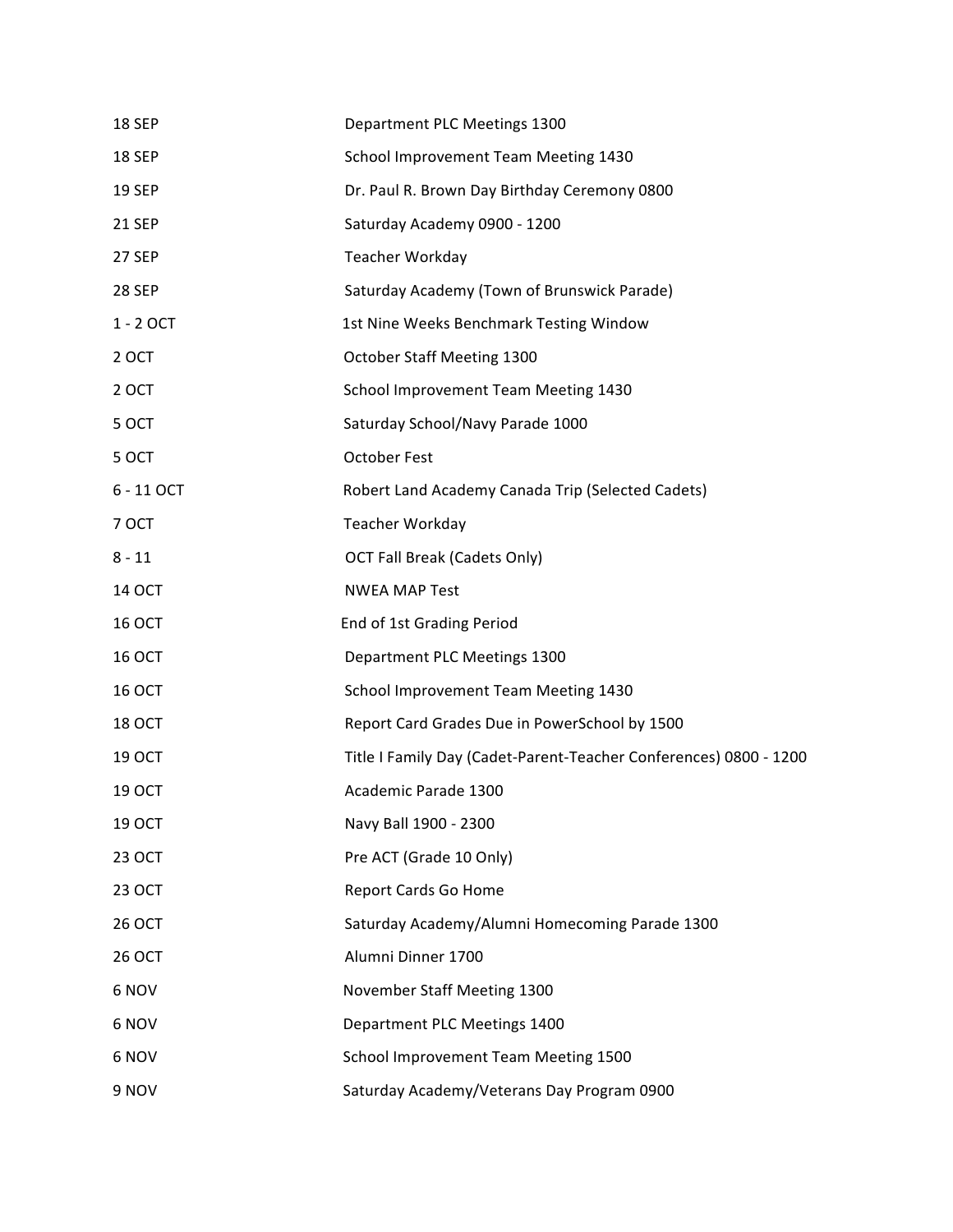| $10 - 12$      | NOV Black/Jacks Arlington Trip                                    |
|----------------|-------------------------------------------------------------------|
| $10 - 12$      | NOV Veterans Day Leave                                            |
| <b>13 NOV</b>  | Progress Reports Go Home                                          |
| <b>14 NOV</b>  | Board of Trustees Meeting 1600                                    |
| <b>15 NOV</b>  | Marine Corps Parade 1600                                          |
| <b>16 NOV</b>  | Saturday School                                                   |
| <b>20 NOV</b>  | Department PLC Meetings 1300                                      |
| <b>20 NOV</b>  | School Improvement Team Meeting 1430                              |
| 25 - 29 NOV    | <b>Thanksgiving Leave</b>                                         |
| 1 DEC          | Saturday Academy/Elizabethtown Christmas Parade                   |
| 4 DEC          | December Staff Meeting 1300                                       |
| 4 DEC          | Department PLC Meetings 1400                                      |
| 4 DEC          | School Improvement Team Meeting 1500                              |
| 6 DEC          | Pearl Harbor Remembrance Day Parade                               |
| 7 DEC          | Saturday School/Bladenboro Christmas Parade                       |
| <b>12 DEC</b>  | Board of Trustees Meeting 1600                                    |
| <b>14 DEC</b>  | Saturday Academy                                                  |
| 16-17 DEC      | 2nd Nine Weeks Benchmark Testing Window                           |
| <b>18 DEC</b>  | Department PLCs 1300                                              |
| 18 DEC         | School Improvement Team Meeting 1430                              |
| 23 DEC - 5 JAN | <b>Winter Break</b>                                               |
| 6 JAN          | <b>Classes Resume</b>                                             |
| 7 JAN          | End of 2nd Grading Period                                         |
| 8 JAN          | January Staff Meeting 1300                                        |
| 8 JAN          | Department PLC Meetings 1400                                      |
| 8 JAN          | School Improvement Team Meeting 1530                              |
| 9 JAN          | Board of Trustees Meeting 1600                                    |
| 10 JAN         | Report Card Grades Due in PowerSchool by 1500                     |
| 11 JAN         | Title I Family Day (Cadet-Parent-Teacher Conferences) 0800 - 1200 |
| 11 JAN         | Saturday School/Academic Awards Ceremony 1300                     |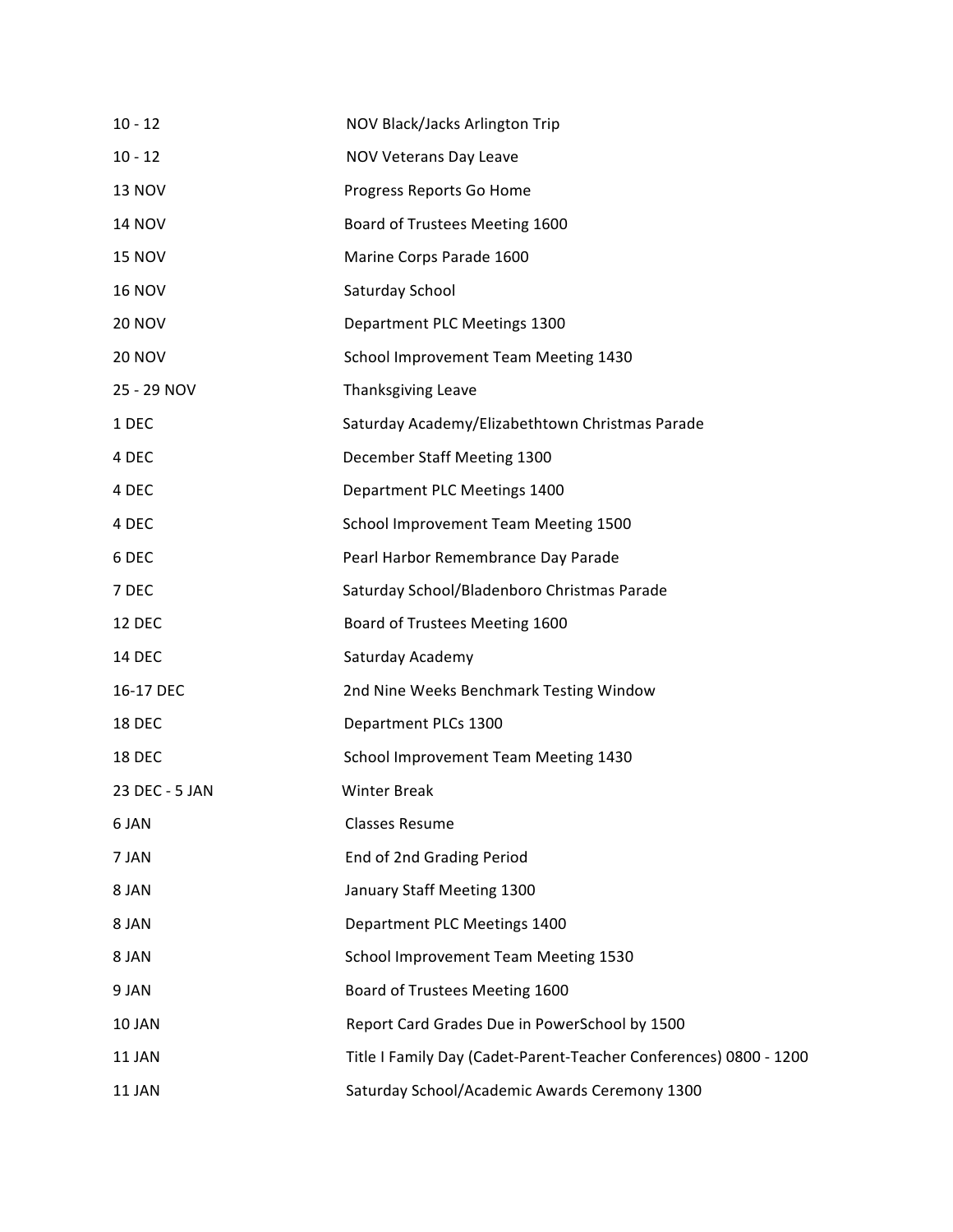| 14 JAN          | Report Cards Go Home                                        |
|-----------------|-------------------------------------------------------------|
| 18 JAN          | Saturday Academy 0900 - 1200                                |
| 20 JAN          | Elizabethtown MLK Day Parade                                |
| 21 JAN          | <b>MLK Leave</b>                                            |
| 22 JAN          | Department PLC Meetings 1300                                |
| 22 JAN          | School Improvement Team Meeting 1430                        |
| 25 JAN          | Saturday Academy 0900 - 1200                                |
| 28 JAN - 28 FEB | ACCESS for ELs (Grades 6-12)                                |
| 1 FEB           | Saturday School                                             |
| 3 FEB           | Progress Reports Go Home                                    |
| 5 FEB           | February Staff Meeting 1300                                 |
| 5 FEB           | Department PLC Meetings 1400                                |
| 5 FEB           | School Improvement Team Meeting 1530                        |
| 8 FEB           | Saturday Academy 0900 - 1200                                |
| 13 FEB          | Board of Trustees Meeting 1600                              |
| <b>15 FEB</b>   | Saturday Academy 0900 - 1200                                |
| 19 FEB          | Department PLC Meetings 1300                                |
| <b>19 FEB</b>   | School Improvement Team Meeting 1430                        |
| 20 FEB          | ACT - Initial Test Date (Paper/ Pencil) (Online) (Grade 11) |
| 20 FEB          | <b>ACT - Accommodations Testing Window</b>                  |
| 22 FEB          | Saturday Academy 0900 - 1200                                |
| 28 FEB          | Teacher Workday                                             |
| $2 - 3$ MAR     | 3rd Nine Weeks Benchmark Testing Window                     |
| 4 MAR           | March Staff Meeting 1300                                    |
| 4 MAR           | Department PLC Meeting 1400                                 |
| 4 MAR           | School Improvement Team Meeting 1530                        |
|                 |                                                             |
| 7 MAR           | Saturday School 0900 - 1200                                 |
| 7 MAR           | End of 3rd Grading Period                                   |
| 9 - 13 MAR      | Mid Winter Break                                            |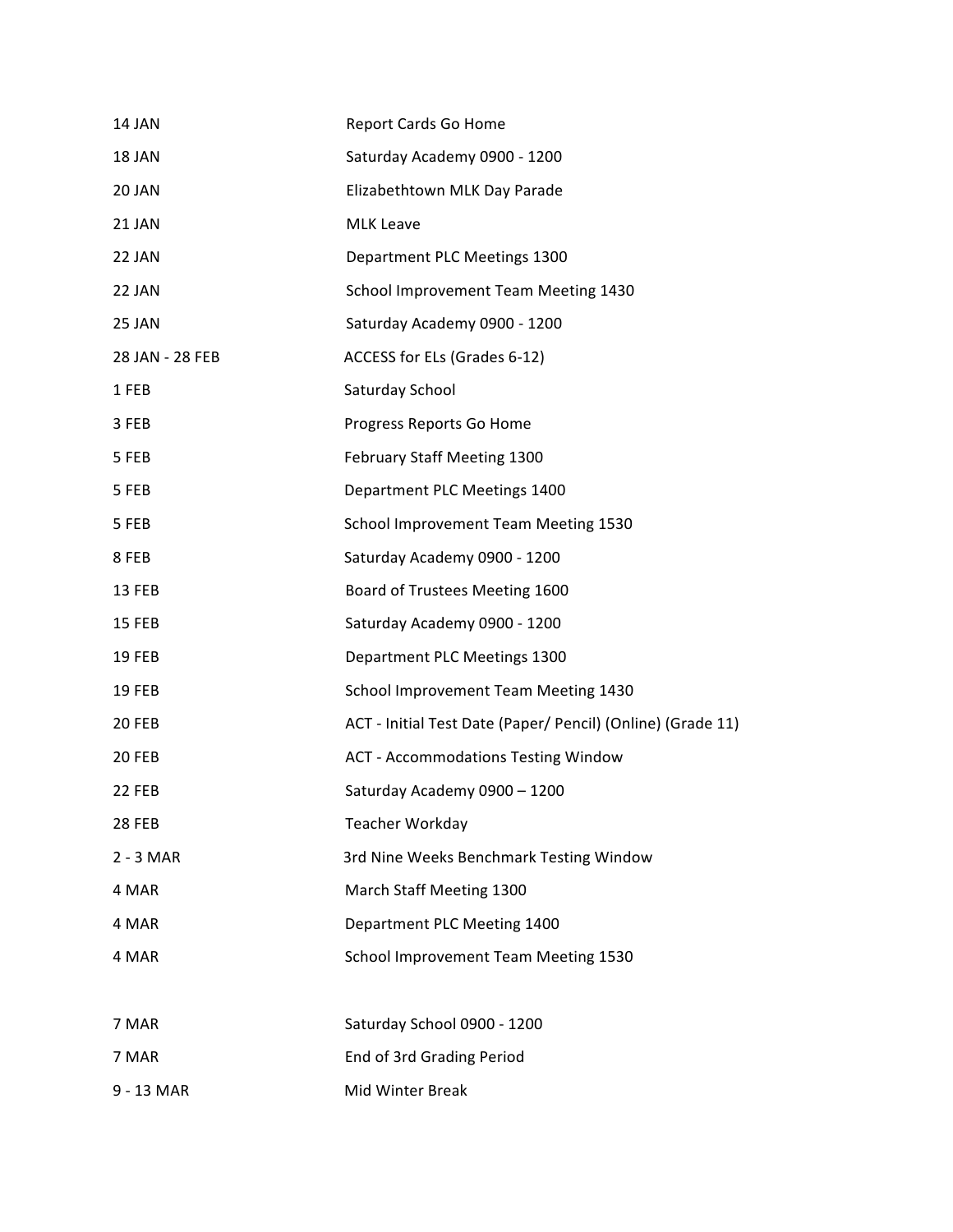| $12 - 15$ MAR | NATCON Drill Comp Myrtle Beach, SC                  |
|---------------|-----------------------------------------------------|
| 12 MAR        | Board of Trustees Meeting 1600                      |
| 16 MAR        | Report Card Grades Due in PowerSchool by 1500       |
| 18 - 20 MAR   | ACT - Makeup Test Date (Paper/Pencil) Makeups       |
| 18 MAR        | Department PLC Meetings 1300                        |
| 18 MAR        | School Improvement Team Meeting 1430                |
| 19 MAR        | Report Cards Go Home                                |
| 1 APR         | April Staff Meeting 1300                            |
| 1 APR         | Department PLC Meetings 1400                        |
| 1 APR         | School Improvement Team Meeting 1530                |
| 4 APR         | Saturday School                                     |
| 8 APR         | Progress Reports Go Home                            |
| 9 APR         | Board of Trustees Meeting TBD                       |
| 9 APR         | Founders Day Parade 1600                            |
| <b>10 APR</b> | Good Friday (No School)                             |
| <b>11 APR</b> | Military Ball 1700 - 2300                           |
| 13 - 17 APR   | Easter Leave                                        |
| <b>22 APR</b> | Department PLC Meetings 1300                        |
| <b>22 APR</b> | School Improvement Team Meeting 1430                |
| <b>24 APR</b> | Teacher Workday                                     |
| <b>25 APR</b> | Saturday School (Kelly & Farmers Union Parade)      |
| 1 MAY-4 MAY   | National Drill Team Championships Daytona Beach, FL |
| 6 MAY         | Firefighters Parade 0900                            |
| 6 MAY         | May Staff Meeting 1300                              |
|               |                                                     |
| 6 MAY         | Department PLC Meetings 1400                        |
| 6 MAY         | School Improvement Team Meeting 1530                |
| 8 MAY         | Mother's Day Parade 1600                            |
| 9 MAY         | Saturday School (East Arcadia Parade)               |
| 11 - 12 MAY   | 4th Nine Weeks Benchmark Testing Window             |